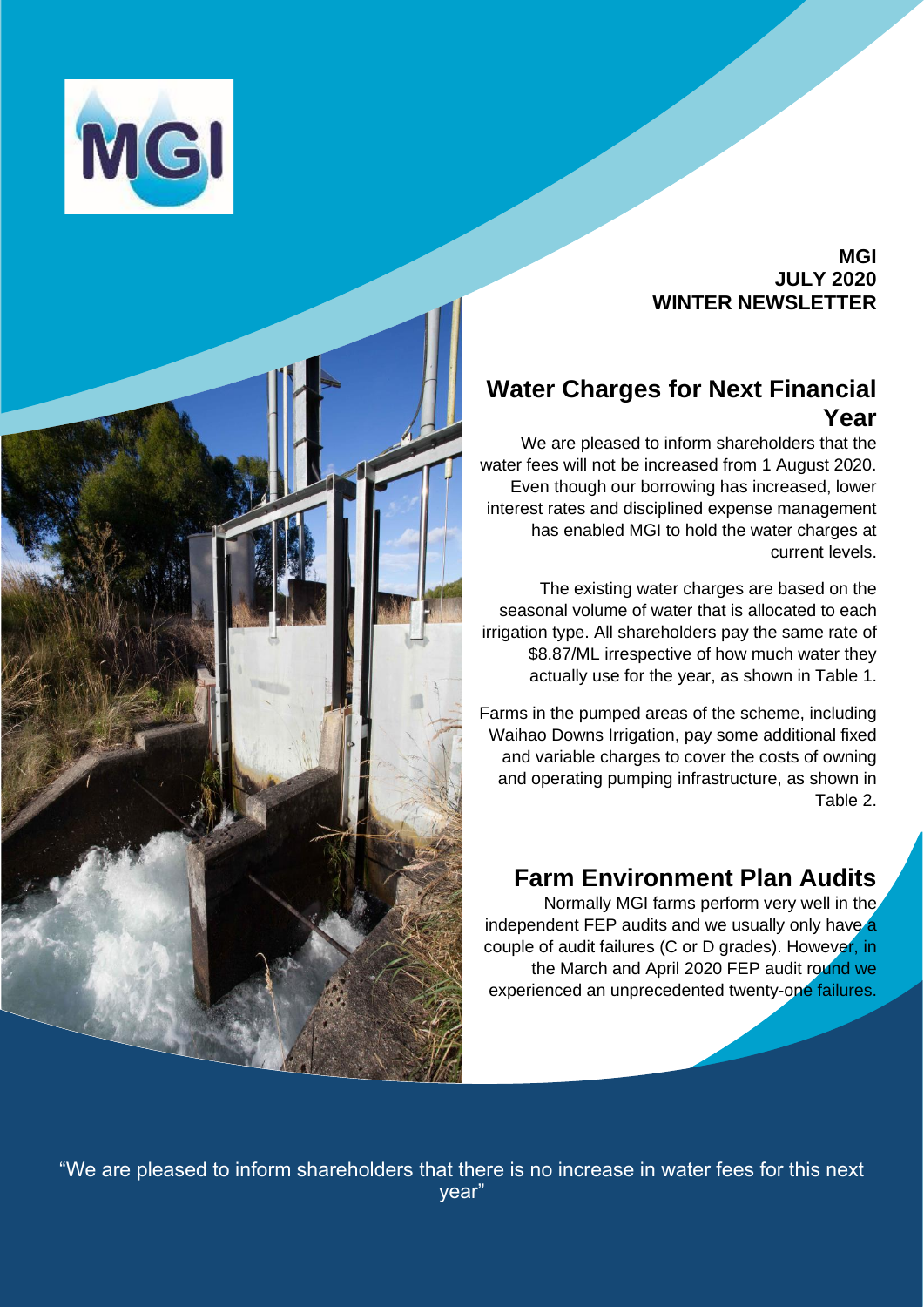

The FEP audit failures were due to a variety of reasons that can be classified as follows:

- 1. Dairy farm effluent management
- 2. Failure to prepare an Overseer budget
- 3. Farmer complacency

Audit failures are unacceptable, particularly when they are due to farmer complacency. They reduce the performance of the whole scheme in the eyes of the regulators and community.

Audit failures place extra burden on staff who have to assist those farms to address the problems so this increases the costs paid by all shareholders.

#### **The Board have reviewed the Company policies and Environmental Management Strategy (EMS) and following changes are taking effect from July 2020:**

- After one audit failure (C or D grade), the farmer shall pay the repeat auditor cost plus a \$1,500 fee to MGI to cover the extra staff time (at Board discretion); and,
- The farmer is required to attend a Board or Committee Meeting and outline their proposed response plan.
- If the farm fails its second audit, then the farmer shall pay the costs once again but the MGI fee shall increase to \$3,000 (at Board discretion); and,
- The farmer is required to attend a Board meeting and explain to Directors why they did not follow their response plan.
- If the matter continues for a third occasion, then it is likely that their water supply will be cut-off until further notice.

Farmers need to take their environmental responsibilities under the FEP seriously and not let the whole team down

It is MGI policy to aim for the higher environmental standards that are aligned with Good Management Practice. Shareholder's need to manage their farms accordingly if they want to continue to receive water operate under the MGI umbrella of resource consents and FEP's.

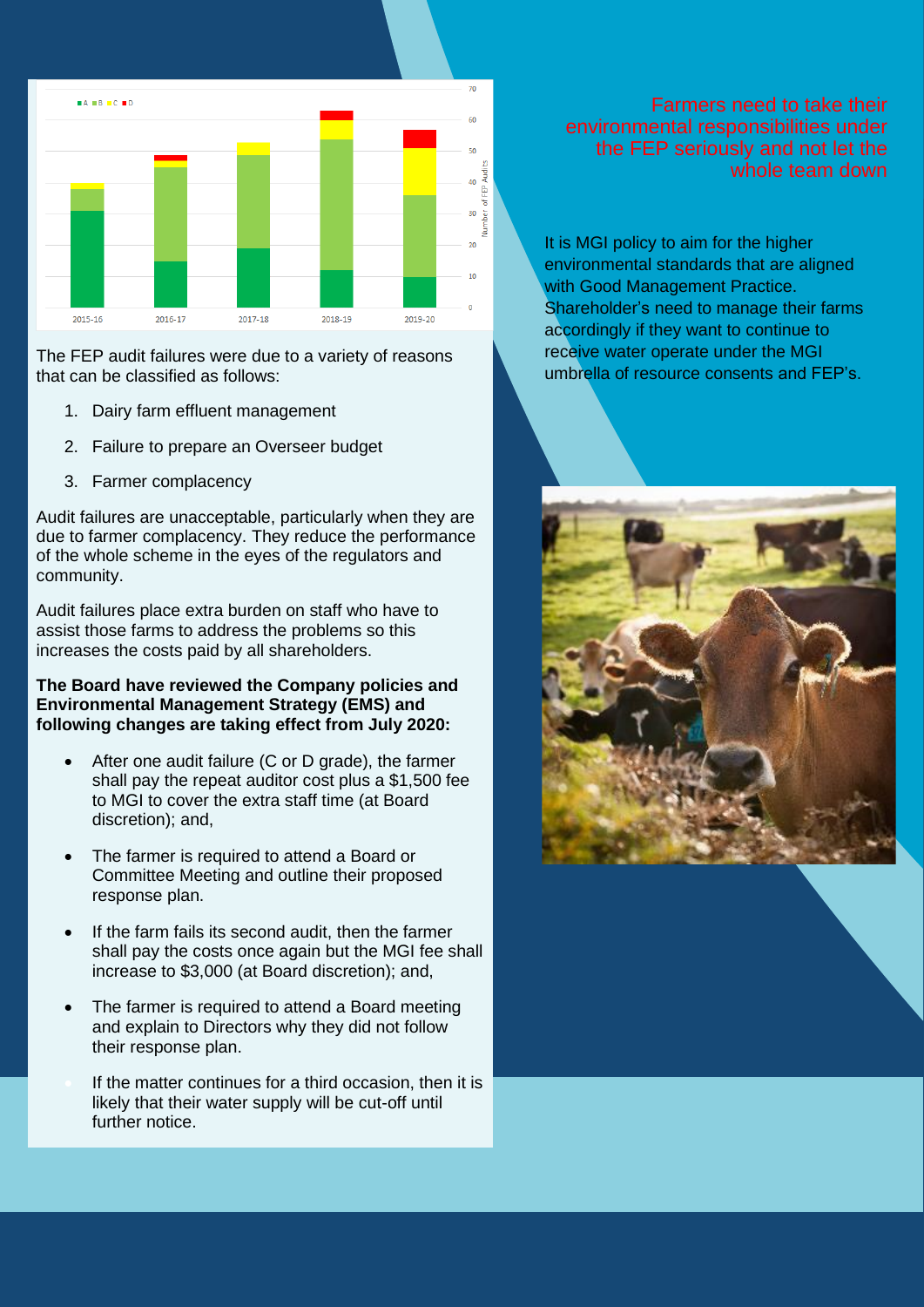### **Nutrient Discharge Permit**

We have been frustrated that Environment Canterbury have been slow to grant our discharge of nutrients to land consent (CRC184153). However, after a long and slow process the consent is expected to be granted by mid-August.

Most farms will need to meet their Baseline GMP Loss Rate, which MGI has calculated for you and the numbers compare favourably with the Overseer budgets that we have from some of our farmers. Farms in the PC3 area either need to meet the Baseline GMP Loss Rate or the Maximum Cap from the Regional Plan, whichever is lower.

We are relatively comfortable that the cumulative nitrogen load that we have calculated and all but agreed with ECan is adequate to protect the businesses of our farms. MGI intends to communicate the nitrogen target to each farm as soon as it is formally approved by ECan. Farmers will be required to produce an actual Overseer budget<sup>1</sup> for the previous 12-months prior to each FEP audit and MGI reminds farmers to give us admin access to your Overseer FM account please.

Most borderdyke farms will not be able to meet the targets, but they still need to be phased out by 2025. Any shareholder may still opt out of the MGI consent by obtaining their own Farming Land Use consent, but we urge you to get expert professional advice before making any decisions.

#### **Insurance**

The MGI and WDI insurance policies have just been renewed and the terms and premiums have remained pretty much unchanged. It is worth reminding shareholders though, that the MGI insurance cover is only for Companyowned assets. In the event of a catastrophic event like an earthquake, MGI would get the agreed payout under the policy to repair the Company assets but not much else. The Company would still have to charge the ongoing water fees to farmers even when the water supply is disrupted. Shareholders need to consider this risk when preparing your own material damage and business interruption insurance cover.

### **Capital Upgrades**

The MGI upgrades are progressing well and one pipeline (for BP Lateral 3a) had to be postponed until next year due to the procurement and construction delays caused by COVID-19 but the other work is ahead of schedule. Kirk Irrigation is currently building the Archibald Road pipeline and pump station and Rooney Earthmoving Limited recently completed the lining of the Bells Pond Mainrace and the construction of a new flow control weir below the gates.

### **Information and Technology**

There are a few upgrades occurring to the MGI Shareholder Database. Farmers can already obtain and export their water usage and the associated climate data direct from the Property page, which is important before an FEP Audit. Soon there will be additional information presented on the page including previous FEP audit information, document downloads and the nitrogen target for the farm.

The phone app used by borderdyke farms has been upgraded to a new version that should work on all smartphones without timing out. Press the button when you start watering, and then again when you finish.

Soil moisture monitoring has become more accessible with the new LoRa network (in addition to 2G/3G/4G). Loncel and Water Metrics have both updated their technologies and it is now much cheaper and easier to consider putting more monitoring on farms to keep water usage to a minimum and save on electricity.